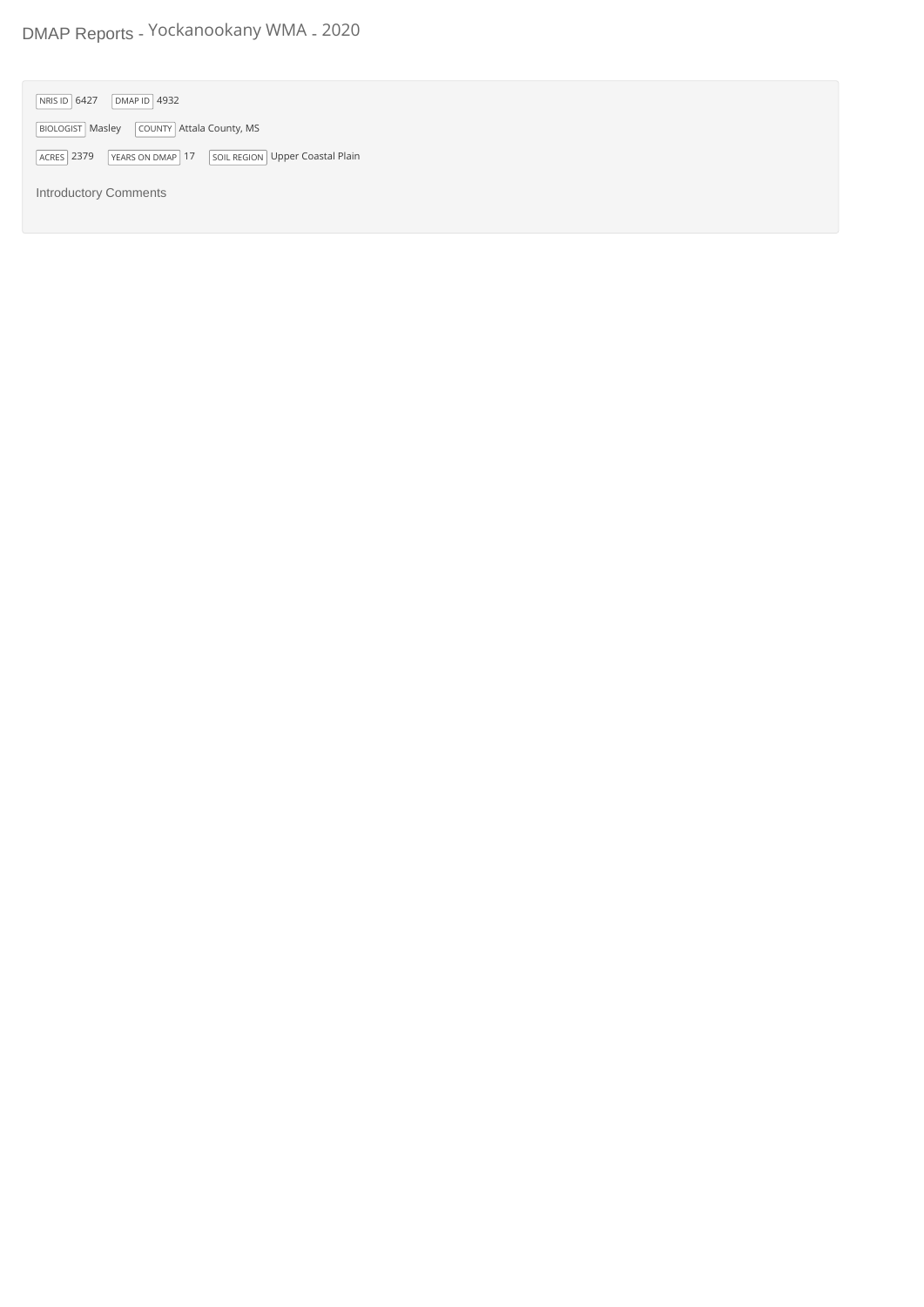|               | Harvest Summary                                                            |    |     |     |
|---------------|----------------------------------------------------------------------------|----|-----|-----|
|               | Recommended Harvest Number Harvested Acres/Deer Harvested % Data Collected |    |     |     |
| <b>Bucks</b>  | $0 - 0$                                                                    |    | 475 | 100 |
| Does          | $0 - 0$                                                                    |    | 339 | 100 |
| <b>Totals</b> |                                                                            | 12 | 198 | 100 |

**Comments**

| <b>Harvest History</b> |                   |                 |                |                |                                                            |                          |                |                |                |     |     |                |          |    |
|------------------------|-------------------|-----------------|----------------|----------------|------------------------------------------------------------|--------------------------|----------------|----------------|----------------|-----|-----|----------------|----------|----|
|                        |                   |                 |                |                |                                                            |                          |                |                |                |     |     |                |          |    |
| Acres                  | <b>Reaion Ava</b> |                 |                |                | 2020 2019 2018 2017 2016 2015 2014 2013 2012 2011 2010 200 |                          |                |                |                |     |     |                |          |    |
|                        |                   |                 |                |                |                                                            |                          |                |                |                |     |     |                |          |    |
| <b>Total Deer</b>      | 2001.2            | 10 <sup>1</sup> | 12             | $\overline{7}$ | 12                                                         | $\overline{7}$           | 10             | 6              | 3              | 14  | 11  | 9              | 13       |    |
| <b>Bucks</b>           | 848.6             | $\overline{4}$  | 5              | 3              | $\overline{7}$                                             | 3                        | 3              | $\overline{2}$ | 1              | 9   | 3   | 5              | $\Omega$ |    |
| Does                   | 1152.6            | 6               | $\overline{7}$ | $\overline{4}$ | 5                                                          | $\overline{\mathcal{L}}$ | $\overline{7}$ | $\Delta$       | $\overline{2}$ | 5   | 8   | $\overline{4}$ | 13       |    |
| Acres/Deer             | 164               | 225             | 198            | 339            | 198                                                        | 339                      | 237            | 396            | 793            | 169 | 216 | 264            | 183      | 23 |
| <b>Bucks</b>           | 388               | 586             | 475            | 793            | 339                                                        | 793                      |                |                | 793 1189 2379  | 264 | 793 | 475            | N/A      | 79 |
| Does                   | 286               | 367             | 339            | 594            | 475                                                        | 594                      | 339            |                | 594 1189       | 475 | 297 | 594            | 183      | 33 |

**Comments**

**Yockanookany WMA Manager: Shannon Chunn**



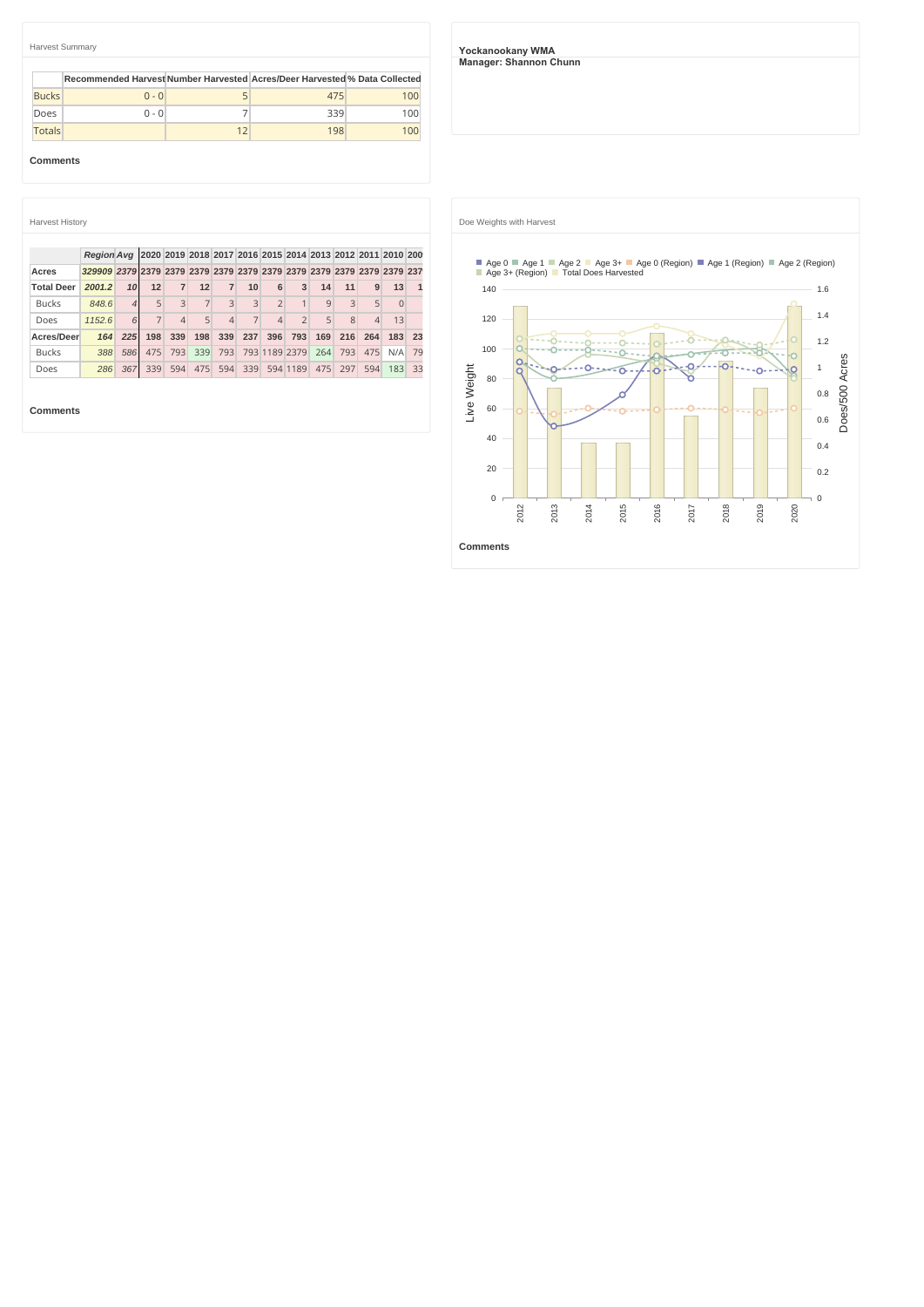| <b>Buck Harvest History</b> |                   |       |                |                |                |                |                |                |                |                |                |                |                |
|-----------------------------|-------------------|-------|----------------|----------------|----------------|----------------|----------------|----------------|----------------|----------------|----------------|----------------|----------------|
|                             | <b>Region Avg</b> |       | 2020           |                |                | 2019 2018 2017 |                | 2016 2015      | 2014           |                | 2013 2012 2011 |                | 2010           |
| <b>Bucks</b>                | 848.6             | 4.3   | 5              | 3              | $\overline{7}$ | 3              | 3              | $\overline{2}$ | $\overline{1}$ | 9              | 3              | 5              | $\overline{0}$ |
| Acres/Buck                  | 391.0             | 820.8 | 475            | 793            | 339            | 793            | 793            | 1189           | 2379           | 264            | 793            | 475            | N/A            |
| % .5 Bucks                  | 5.2               | 22.3  | 20             | N/A            | 14             | N/A            | N/A            | N/A            | N/A            | 22             | N/A            | N/A            | N/A            |
| # .5 Bucks                  | 48.8              | 1.5   | 1              | $\Omega$       | 1              | $\Omega$       | $\Omega$       | $\Omega$       | $\Omega$       | $\overline{2}$ | $\Omega$       | $\overline{0}$ | $\Omega$       |
| Avg Weight                  | 59.6              | 64.8  | 72             | N/A            | 75             | N/A            | N/A            | N/A            | N/A            | 58             | N/A            | N/A            | N/A            |
| % 1.5 Bucks                 | 11.0              | 46.6  | N/A            | N/A            | 14             | 33             | N/A            | N/A            | N/A            | 33             | 33             | N/A            | N/A            |
| #1.5 Bucks                  | 99.4              | 2.0   | $\Omega$       | $\Omega$       | $\overline{1}$ | 1              | $\overline{0}$ | $\overline{0}$ | $\Omega$       | 3              | $\mathbf{1}$   | $\overline{0}$ | $\overline{0}$ |
| % Spikes                    | 62.2              | 83.1  | N/A            | N/A            | $\Omega$       | 100            | N/A            | N/A            | N/A            | 66             | 100            | N/A            | N/A            |
| Avg Weight                  | 98.8              | 101.1 | N/A            | N/A            | 102            | 110            | N/A            | N/A            | N/A            | 98             | $\Omega$       | N/A            | N/A            |
| Avg Points                  | 2.6               | 2.6   | N/A            | N/A            | 5.0            | 2.0            | N/A            | N/A            | N/A            | 2.7            | 2.0            | N/A            | N/A            |
| Avg Base                    | 1.6               | 1.8   | N/A            | N/A            | 2.0            | 1.6            | N/A            | N/A            | N/A            | 2.0            | 0.0            | N/A            | N/A            |
| Avg Length                  | 4.8               | 4.8   | N/A            | N/A            | 9.5            | 2.2            | N/A            | N/A            | N/A            | 5.4            | 0.0            | N/A            | N/A            |
| Avg Spread                  | 5.2               | 4.6   | N/A            | N/A            | 9.5            | 2.8            | N/A            | N/A            | N/A            | 5.8            | 0.0            | N/A            | N/A            |
| % 2.5 Bucks                 | 19.2              | 24.0  | 20             | N/A            | 14             | 33             | N/A            | N/A            | N/A            | 22             | N/A            | 40             | N/A            |
| # 2.5 Bucks                 | 166.4             | 1.3   | 1              | $\overline{0}$ | 1              | $\mathbf{1}$   | $\overline{0}$ | $\overline{0}$ | $\Omega$       | $\overline{2}$ | $\overline{0}$ | $\overline{2}$ | $\overline{0}$ |
| Avg Weight                  | 134.6             | 125.3 | 125            | N/A            | 135            | 148            | N/A            | N/A            | N/A            | 137            | N/A            | 122            | N/A            |
| Avg Points                  | 6.4               | 5.4   | 7.0            | N/A            | 6.0            | 8.0            | N/A            | N/A            | N/A            | 6.0            | N/A            | 5.5            | N/A            |
| Avg Base                    | 3.1               | 2.7   | 2.5            | N/A            | 4.1            | 3.6            | N/A            | N/A            | N/A            | 2.1            | N/A            | 1.5            | N/A            |
| Avg Length                  | 13.6              | 12.8  | 13.0           | N/A            | 15.8           | 14.0           | N/A            | N/A            | N/A            | 13.6           | N/A            | 12.9           | N/A            |
| Avg Spread                  | 11.1              | 11.1  | 13.5           | N/A            | 10.5           | 13.0           | N/A            | N/A            | N/A            | 11.3           | N/A            | 10.3           | N/A            |
| % 3.5 Bucks                 | 27.8              | 41.4  | 20             | 66             | 42             | N/A            | 66             | 50             | N/A            | 22             | 33             | 60             | N/A            |
| #3.5 Bucks                  | 239.0             | 1.8   | 1              | $\overline{2}$ | 3              | $\Omega$       | $\overline{2}$ | 1              | $\Omega$       | $\overline{2}$ | $\mathbf{1}$   | 3              | $\overline{0}$ |
| Avg Weight                  | 147.4             | 149.2 | 140            | 136            | 146            | N/A            | 182            | 178            | N/A            | 161            | 125            | 152            | N/A            |
| Avg Points                  | 7.3               | 7.9   | 8.0            | 9.0            | 8.7            | N/A            | 8.0            | 10.0           | N/A            | 8.5            | 8.0            | 8.0            | N/A            |
| Avg Base                    | 3.7               | 3.6   | 2.6            | 3.6            | 4.0            | N/A            | 4.0            | 4.3            | N/A            | 3.6            | 3.8            | 3.5            | N/A            |
| Avg Length                  | 15.8              | 16.3  | 17.4           | 16.7           | 15.8           | N/A            | 18.1           | 15.9           | N/A            | 18.1           | 17.4           | 16.7           | N/A            |
| Avg Spread                  | 12.8              | 13.5  | 15.4           | 12.4           | 13.8           | N/A            | 14.8           | 14.5           | N/A            | 15.2           | 12.5           | 12.6           | N/A            |
| % 4.5+ Bucks                | 29.2              | 36.3  | 40             | 33             | 14             | 33             | 33             | 50             | 100            | N/A            | 33             | N/A            | N/A            |
| #4.5+ Bucks                 | 252.0             | 1.3   | $\overline{2}$ | 1              | 1              | 1              | 1              | $\overline{1}$ | 1              | $\overline{0}$ | 1              | $\overline{0}$ | $\overline{0}$ |
| Avg Weight                  | 160.6             | 166.6 | 162            | 150            | 150            | 175            | 185            | 180            | 165            | N/A            | 200            | N/A            | N/A            |
| Avg Points                  | 8.1               | 8.8   | 7.0            | 10.0           | 9.0            | 10.0           | 8.0            | 7.0            | 8.0            | N/A            | 13.0           | N/A            | N/A            |
| Avg Base                    | 4.2               | 4.2   | 4.3            | 4.3            | 4.4            | 4.4            | 5.0            | 3.5            | 4.3            | N/A            | 5.6            | N/A            | N/A            |
| Avg Length                  | 17.9              | 18.5  | 17.6           | 21.9           | 20.1           | 18.2           | 18.6           | 18.5           | 17.8           | N/A            | 24.6           | N/A            | N/A            |
| Avg Spread                  | 14.5              | 15.8  | 16.3           | 15.0           | 17.6           | 14.0           | 18.0           | 14.5           | 15.8           | N/A            | 16.9           | N/A            | N/A            |

## **Comments**

|             | <b>Region Ava</b> |             |                |                |                |                |                |                | 2020 2019 2018 2017 2016 2015 2014 2013 2012 2011 2010 : |                |                |                |                |
|-------------|-------------------|-------------|----------------|----------------|----------------|----------------|----------------|----------------|----------------------------------------------------------|----------------|----------------|----------------|----------------|
| Does        | 1152.6            | 6.5         | $\overline{7}$ | $\overline{4}$ | 5              | $\overline{4}$ | 7              | $\overline{A}$ | $\overline{2}$                                           | 5              | 8              | $\overline{4}$ | 13             |
| Acres/Doe   |                   | 289.6 454.9 | 339            | 594            | 475            | 594            | 339            |                | 594 1189                                                 | 475            | 297            | 594            | 183            |
| %.5 Does    | 9.8               | 25.6        | N/A            | N/A            | N/A            | 25             | 14             | 50             | N/A                                                      | 20             | 12             | 25             | 15             |
| #.5 Does    | 117.6             | 1.6         | $\Omega$       | $\overline{0}$ | $\overline{0}$ | $\mathbf{1}$   | $\mathbf{1}$   | $\overline{2}$ | $\overline{0}$                                           | 1              | $\mathbf{1}$   | $\mathbf{1}$   | $\overline{2}$ |
| Avg Weight  | 59.0              | 69.4        | N/A            | N/A            | N/A            | 80             | 95             | 69             | N/A                                                      | 48             | 85             | 75             | 76             |
| % 1.5 Does  | 18.4              | 27.5        | 42             | 25             | N/A            | N/A            | 42             | N/A            | N/A                                                      | 20             | 25             | 25             | 23             |
| #1.5 Does   | 217.4             | 2.1         | 3              | $\mathbf{1}$   | $\overline{0}$ | $\Omega$       | $\overline{3}$ | $\Omega$       | $\overline{0}$                                           | $\mathbf{1}$   | $\overline{2}$ | $\mathbf{1}$   | 3              |
| Avg Weight  | 86.4              | 90.0        | 81             | 100            | N/A            | N/A            | 93             | N/A            | N/A                                                      | 80             | 91             | 90             | 99             |
| % 2.5 Does  | 16.0              | 25.4        | 14             | N/A            | 20             | 25             | 14             | N/A            | 50                                                       | 40             | 25             | N/A            | 30             |
| #2.5 Does   | 189.6             | 1.5         | $\mathbf{1}$   | $\overline{0}$ | 1              | 1              | $\mathbf{1}$   | $\Omega$       | $\mathbf{1}$                                             | $\overline{2}$ | $\overline{2}$ | $\Omega$       | $\overline{4}$ |
| Avg Weight  | 96.0              | 91.2        | 80             | N/A            | 105            | 85             | 90             | N/A            | 96                                                       | 85             | 100            | N/A            | 110            |
| % 3.5+ Does | 50.6              | 47.1        | 42             | 75             | 80             | 50             | 28             | 50             | 50                                                       | 20             | 37             | 50             | 30             |
| $#3.5+Does$ | 588.6             | 2.9         | 3              | 3              | $\overline{4}$ | $\overline{2}$ | $\overline{2}$ | $\overline{2}$ | $\mathbf{1}$                                             | 1              | 3              | $\overline{2}$ | $\overline{4}$ |
| Avg Weight  |                   | 103.4 106.6 | 130            | 95             | 102            | 110            | 115            | 110            | 110                                                      | 110            | 106            | 102            | 109            |
| % Lactation | N/A               |             |                |                |                |                |                |                |                                                          |                |                |                |                |
| 1.5         | 10.0              | 41.5        | $\Omega$       | $\Omega$       | N/A            | N/A            | $\Omega$       | N/A            | N/A                                                      | $\Omega$       | $\Omega$       | $\Omega$       | 33             |
| 2.5         | 47.8              | 68.0        | 100            | N/A            | $\overline{0}$ | $\overline{0}$ | 100            | N/A            | $\mathbf{0}$                                             | 50             | 100            | N/A            | 25             |
| $2.5+$      | 56.4              | 39.9        | 50             | 33             | 20             | 33             | 66             | 50             | 50                                                       | 33             | 80             | 50             | 25             |
| $3.5+$      | 59.6              | 48.8        | 33             | 33             | 25             | 50             | 50             | 50             | 100                                                      | $\overline{0}$ | 66             | 50             | 25             |